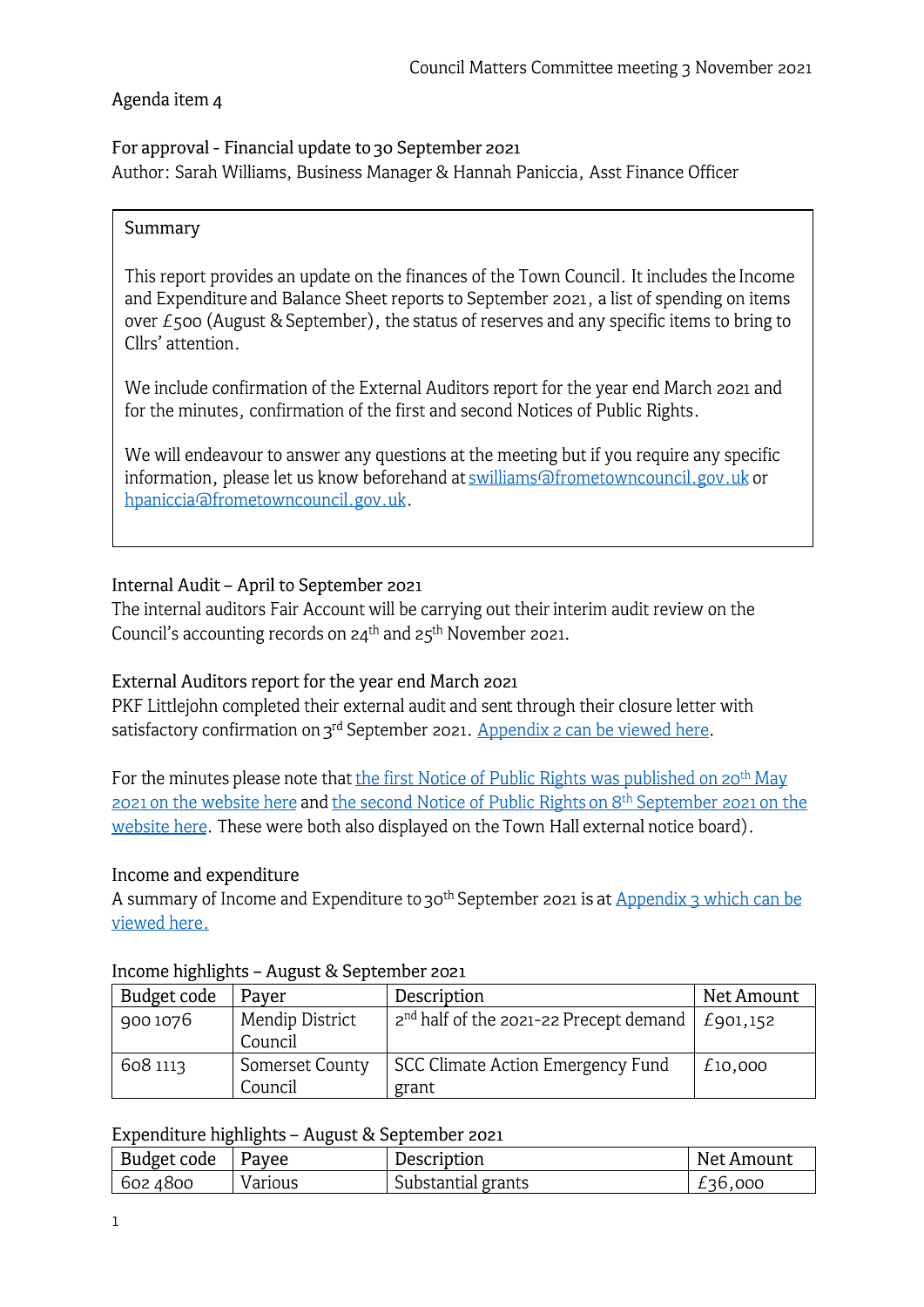| 602 4052 | Fair Frome | <b>Fair Frome Grant Funding 2021/22</b> | ooc |
|----------|------------|-----------------------------------------|-----|

# Payments over £500

A full list of payments over  $E$ 500 in August & September 2021 is at Appendix 4 which can be [viewed here.](https://www.frometowncouncil.gov.uk/wp-content/uploads/2021/10/Appendix-4-Payments-over-500-Aug-Sept-2021.pdf) 

# The Balance Sheet

The Balance Sheet is at Appendix 5 which can be viewed here. It is a breakdown of assets and liabilities as at 30<sup>th</sup> September 2021.

# Assets

Our assets are money in our bank accounts, money we have invested, and money owed to us. The first part of the Balance Sheet lists these assets including short term investments of cash on deposit, totalling  $E_2, 181, 192$ . This figure includes the  $2^{nd}$  half of the year's Precept income from Mendip District Council to cover revenue expenditure October 2021 to March 2022.

The cash balances at 30<sup>th</sup> September 2020 are shown on the Balance Sheet:

- £307,005 Barclays Current Account •
- £46,481 Barclays Savings Account •
- £403,100 CCLA Public Sector Deposit Account •
- £357,393 Charity Bank Community Account (Easy access) •
- £308,393 Charity Bank Saver Account (go-day access) •
- £406,913 Triodos •
- £350,571 Unity Trust Bank •
- £1,055 Mendip Credit Union •
- £81 Office petty cash •
- £190 Park petty cash •

Other assets at 30<sup>th</sup> September 2021 were as follows:

- £8,241 Trade debtors •
- £15,772 VAT control •
- £1,349 Debtors C&G Trust loan (amount due to us from the Cheese & Grain) •
- £1,607 Cycle to Work Scheme •
- £180 National Express tickets •
- £106 iZettle control (card payment processor) •

# Liabilities

Our liabilities are money that we owed at  $30<sup>th</sup>$  September 2021. We aim to pay invoices within a week where possible and this has not changed during the pandemic.

- £7,014 Trade creditors •
- £24 Ticket Control Hidden Gardens •
- £239 Mayor's Charity •

Total net assets (assets minus liabilities) at 30th September 2021 were £2,201,161

# Reserves

The final part of the Balance Sheet shows our reserves: